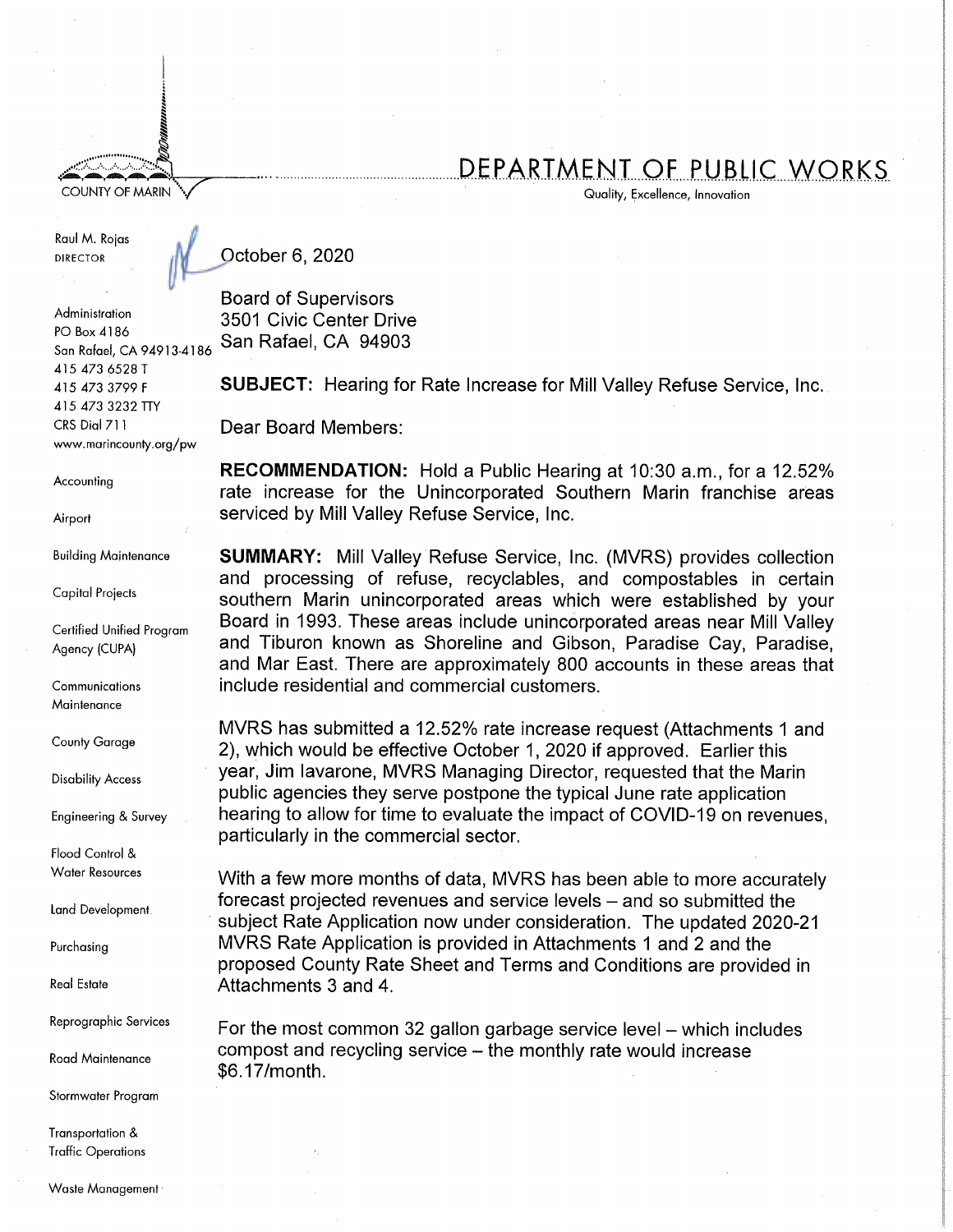Board of Supervisors October 6, 2020 Page 2 of 3

Customers who can reduce their garbage production and make use of the 20-gallon mini-cart service can reduce their bill by \$6.91/month. In all cases, residential waste service includes up to two on-call cleanups per year (of up to three cubic yards), access to the Marin Household Hazardous Waste Facility, and monthly street sweeping. There is also a CARE discount program available for the appropriate service level – which provides for a 20% discount to eligible customers.

The MVRS request addresses a decrease in commercial revenue from the COVID-19 crisis, rising labor costs, the need to purchase two new trucks required to meet California's strict emission standards, and cost increases in liability insurance, workers compensation Insurance, and health care. MVRS also notes that while there has been a rise in labor costs of 4.5% per their union contracts, they have eliminated the cost of one trash route and projected lower dump fees to counter the loss of commercial business.

MVRS is continuing the Dual-Stream recycling collection program implemented last year which has shown tangible signs of success. The Dual-Stream collection allows mixed paper to be collected without contamination by broken glass and food waste, in an effort to lower processing costs and ensure more material is actually recycled. Processing fees for dual stream material loads were lower than the single stream fees that prompted the switch to dual stream collection, resulting in cost savings

In his July 17, 2020 email to City, Town and District Managers, Mr. Iavarone reported that the program allows MVRS to deliver cleaner loads to the Marin Sanitary processing plant, providing for additional cost savings resulting from less expensive dump fees and lower fuel consumption. This move saved 1,564 gallons of fuel in the fourth quarter of 2019. MVRS projects fuel consumption to decrease by 6,254 gallons in the 2020-2021 rate year, saving around \$25,000 at current fuel prices. With the MVRS material is no longer being transported to Novato, and then San Jose for processing – there is a notable reduction in the carbon footprint of processing these recyclables. With the postponement of the mid-year rate adjustment, the proposed rate increase would be realized over a 9-month period (the 3 quarterly billing cycles remaining in the 2020-21). As such, the rates that customers would see on their quarterly billing statements reflects the 12-month rate increase of 9.39% compressed into a 9-month rate of 12.52%. Should no additional rate increase be requested next year, the rate effective July 1, 2021 would revert to the 12-month, 9.39% rate.

**FISCAL IMPACT:** There is an estimated revenue increase of approximately \$12,500 in Franchise Fees and \$3,000 in Regulatory Compliance Fees associated with the proposed rate increase.